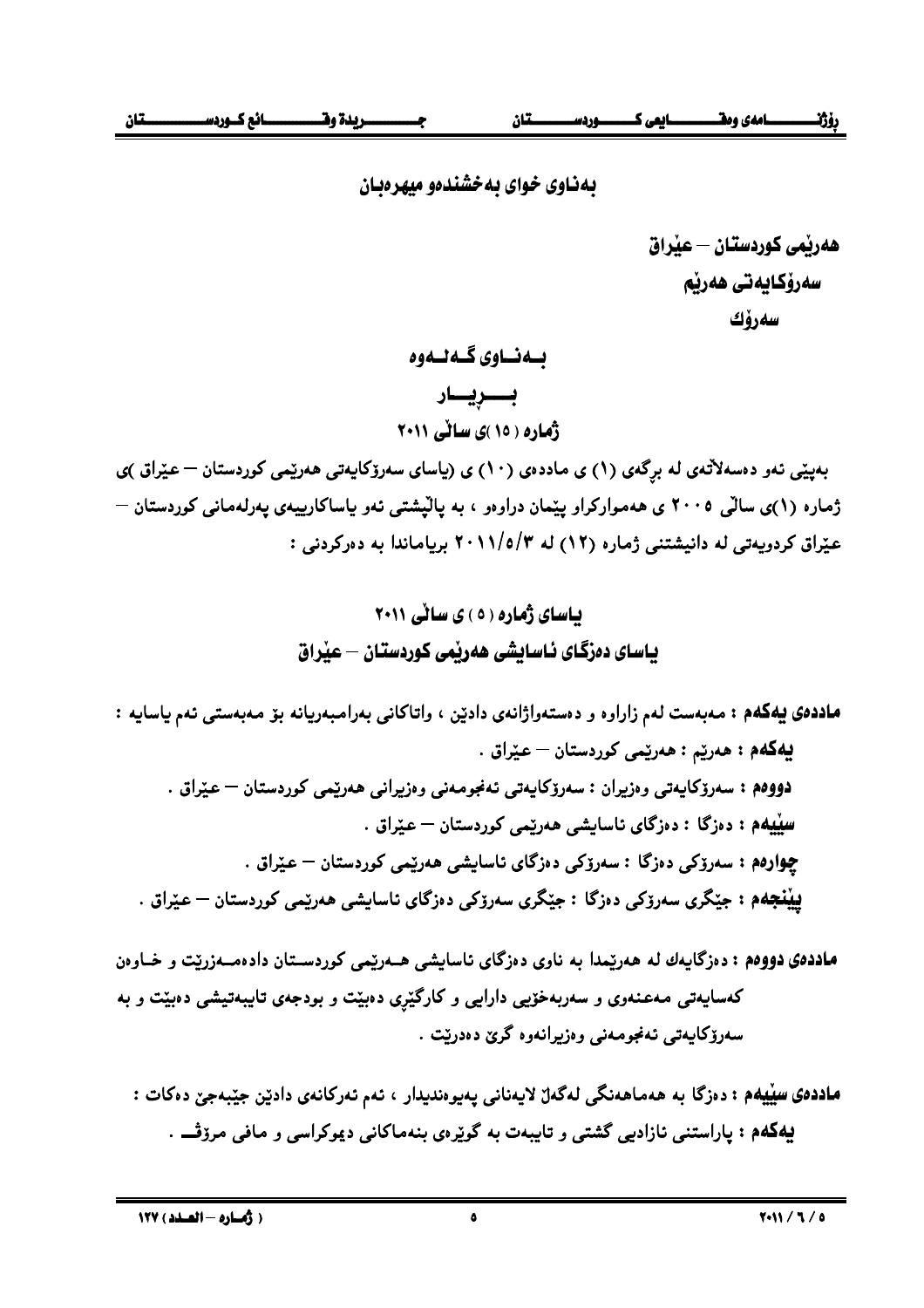| <mark>دووهم :</mark> ئاسایشی دەزگاکانی دەستوری و یاسایی (پەرلــەمان ، حکومــەت ، دادوەری) لــە ھەرێمــدا ،           |
|----------------------------------------------------------------------------------------------------------------------|
| همروهها کهسایهتی و دهزگاکان و هی دیکه .                                                                              |
| <b>سپیبهم :</b> پاراستنی ناسایشی کاری سیاسی و مهدهنی و پیشهیی له ههریمدا .                                           |
| چوارەم : پاراستنى ئابوورىي نيشتمانى .                                                                                |
| <b>پینجهم :</b> مسۆگەر کردنی ئاسایشی فرۆکەخانەوبەنداو و دامەزراوەکانی نەوت و دەروازەکانی سنوور .                     |
| <b>شفشهم : پ</b> ارێزگاری کردن له کهلهپوورو کولتووری گهلی کوردستانی عیّــراق بــه تی٘کــپای پی٘کهاتــهکانی           |
| نەتەوەيى و ئايينى و مەزھەبييەوە .                                                                                    |
| <b>حمونشهم :</b> کۆکردنەوەی زانیاری و دەست نیشان کردنی جموجۆلّەکان لەبارەی ھەرِەشــەی نــاوخۆ بــۆ ســەر             |
| ئاسایشی نیشتیمانی له هەرپمدا و هەلسەنگاندن و رووبەړوو بوونەوەی .                                                     |
| <b>ههشتهم :</b> بهدی هیّنانی ئاسایش و ئارامیی کۆمەلاّیەتی و نەهی٘شتنی تاوانی بەرنامــه ڕێـژکراوەکان بــه             |
| ههموو جۆرەكانييەوە ، هەروەھا نەھێشتنى تاوانى تيرۆر و ماددە ھۆشبەرەكان .                                              |
| <b>نـْوْلِيهُم :</b> مسۆگەر كردنى ئاسايش و سەلامەتى و نهێنيى گەياندن و سەلامەتيى ھاتن و چوون لە ھەرێمدا              |
| <b>دهیهم :</b> پارێزگاری کردن له شوێنانی خودا پهرستی و جێگهی نایینی و دابین کردنی ناسایشیان .                        |
| <b>لیازدهیهم :</b> مسۆگەر کردنی ئاســایش و ســهلامەتیبی ناوەنــدەکانی گەشــتیاری و جێگــهکانی شــوێنەوار و           |
| مينژوويى شويننەوارەكان .                                                                                             |
| <b>دوازدهیهم :</b> پاراستنی ئاسایشی خۆراك و تەندروستی له هەرێمدا .                                                   |
| <mark>سینزدهیهم :</mark> پاراستنی شوتینی کارو بوونی رتیکخراوهکانی  نیّودهولّهتی و کارمهندانی نیّودهولّهتی و پاراستنی |
| شاندی دیپلوماسی و شاندی دیکه ، هەروەها نی٘ردەی کونسوڵخانەکان و فەرمانبەران و ئەنادمانی                               |
| خێزانهكانيان له هەرێمدا .                                                                                            |
| چواردهیهم : بهدواداچوونی پرسی پهنابهر و کۆچبهر و نیشتهجێ بووان و میوانانی بیانی له ههرێمدا .                         |
| <b>پیازدهیهم :</b> ئالٌ وگۆركردنى تاوانباران وتۆمەتباران ورادەست كردنى دۆسيەكانيان لە نێوان دەزگاكانى ھەرێم          |
| و دەزگاكانى فيدرالدا ، بە گوێرەي ئەو مىكانزمەي ياسا ديارىپى دەكات .                                                  |
| ماددەى چوارەم :                                                                                                      |
| <b>يەكەم :</b> سەرۆك <sub>ى</sub> دەزگا :                                                                            |
| به سهرۆکی بالای دەزگا دادەندریت و خاوەنی دەسەلاتی کارگیری و دارایبی ویاسایپی یینویست به                              |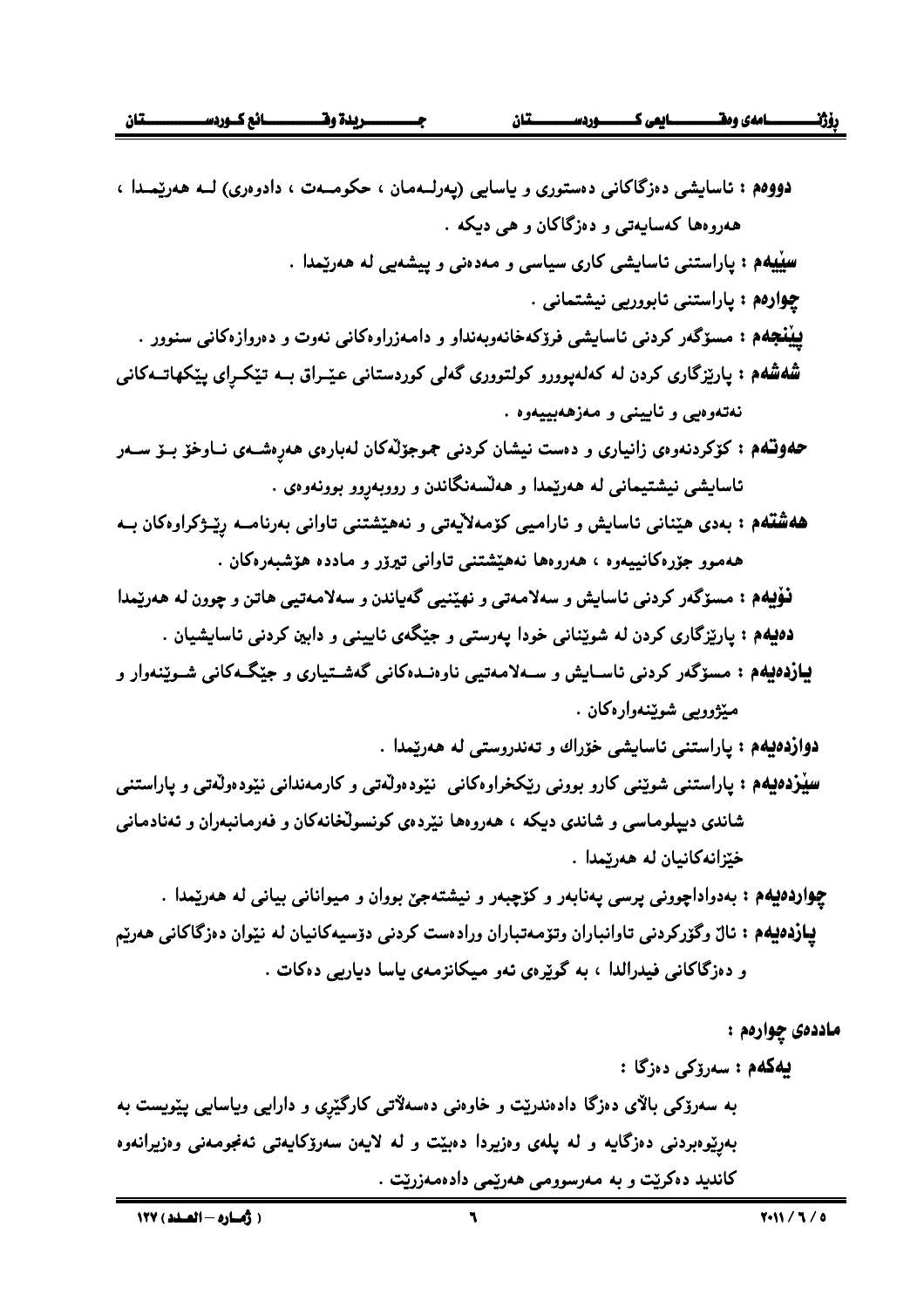$\bar{\mathbf{v}}$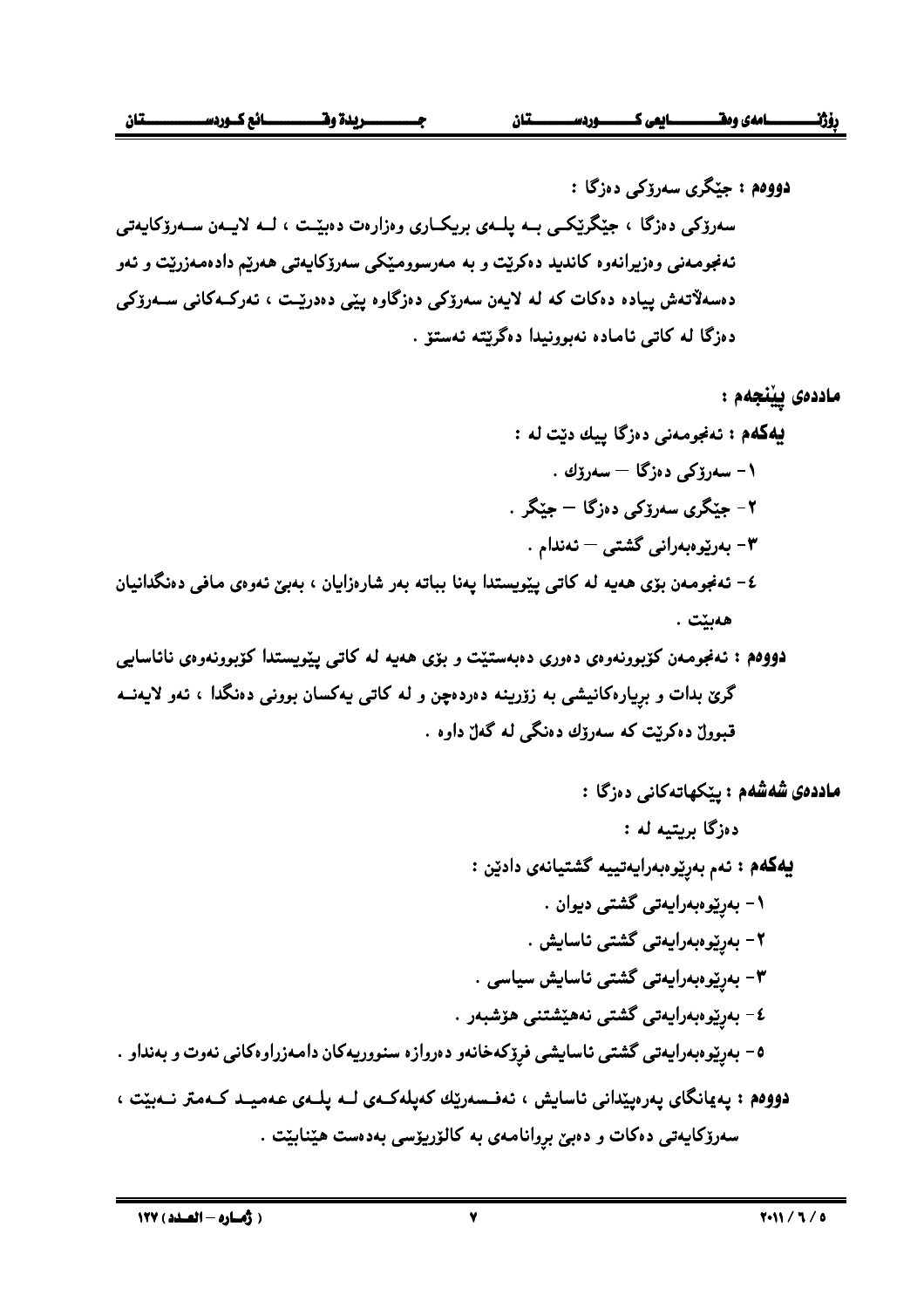- دووهم : بهرنپوهبدران له دهزگادا له لايمن سهرۆكەكەپموه به راسياردەي ئەنجومەنى دەزگا دادەمەزرين ، به مەرجیّك له هەلّبژاردنەكەدا شارەزابىي و يسيۆرى و سالانىي راژەو دەست ياكى رەچاو بكریْن يلەشيان لە يلەي موقەدەم كەمتر نەبيّت .
- سینیهم : ژمیریاریی دەزگا لە ژیر وردبینی و چاودیریی لیژنەیەکی تایبەت1ا دەبیّت ، کـﻪ لـﻪ لايـﻪن سەرۆكاپەتى ئەنجومەنى وەزىرانەوە بۆ ئەو مەبەستە يېڭ دەھپنىدرېت .
- چواردم : هەموو ئەو ياسايانەي بەسەر هێزەكانى ئاسايشى ناوخۆدا پەيرەو دەكرێن ، بەسەر ئەفسىەرو کارمەندانى دەزگاي ئاسايشى ھەرپمى كوردستانيشدا ييادە دەكرېن .
- ماددەي نۆپەم : سەرۆكى دەزگا بۆي ھەيە رېنمايى يېريست بىۆ جېبىمچى كردنـى حوكمـەكانى ئــەم ياســايەر يەيرەوي ناوخۆي تايبەت بە دەزگاكە دەربكات .
- ماددهی دهیهم : خزمهتکردن له دهزگاکهدا و مهرجهکانی وهرگرتن تپیدا ، له سهر بنهمای لپهاتوویی و شیاوی و دهست ياكي دهبيّت ( الكفاءة والمؤهلات و النزاهــة ) ، بهبيّ گويدان بــه بنــهماكاني ناســنامـهي نهتهوهيي و ناپينې و سياسي .
- ماددهم بیازدهم : پاسای دهستهی گشتی ناسایشی ههریمی کوردستان عیراق ژماره (٤٦) ی سـالی ٢٠٠٤ی ئاسايشى ھەلكەوەشتتەوە .